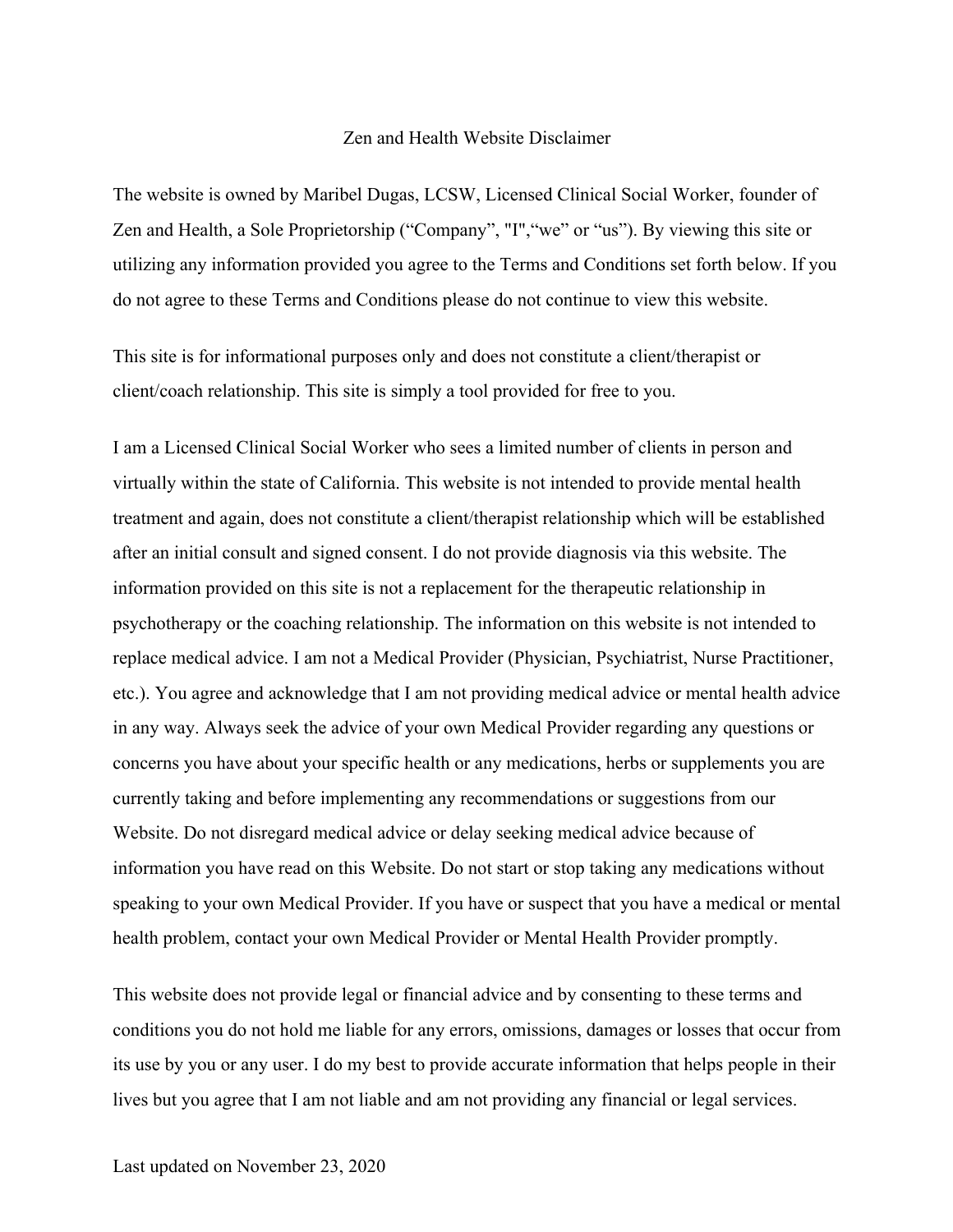On that note, you assume full responsibility for using the information on this site, and you understand and agree that Maribel Dugas, LCSW and Zen and Health, and affiliates, are not responsible or liable for any claim, loss, or damage resulting from its use by you or any user.

I try to keep the information on this site as accurate as possible, however, I do not claim any warranty or guarantee concerning its accuracy, timeliness and completeness, express or implied, including warranties or merchantability or fitness for a particular purpose. There will likely be typographical errors and if found, kindly bring them to my attention.

The free content you access on this website is always free. We do not collect credit card information for anything that is free. We do collect email addresses with your permission in order for you to access some of the free content. You may unsubscribe at any time.

You are utilizing our website voluntarily and are here of your own free will. You agree that you are using this website solely for your personal use and that you are responsible for your choices, actions and the results. You accept responsibility of how you choose to use or not use the information provided on this website. You agree to use your own judgment before you implement anything from this website for your life or business.

I do not guarantee nor warrant that access to the site will be error or virus-free. While I use a secure web host and have no intention of causing harm, you accept the risk in accessing this website. Links are to other web sites are provided for your convenience however We are not responsible for the availability, accuracy or content of those external links. References or links in my Website does not constitute my formal endorsement. I am sharing information for your ease of access only. If my Website link appear in any other individual's, business's or entity's website, program, product or services, it does not constitute my formal endorsement of them, their business or their website either.

Unless otherwise stated, users may print or download information from this site for personal, non-commercial use only, provided they identify the source of the material and include a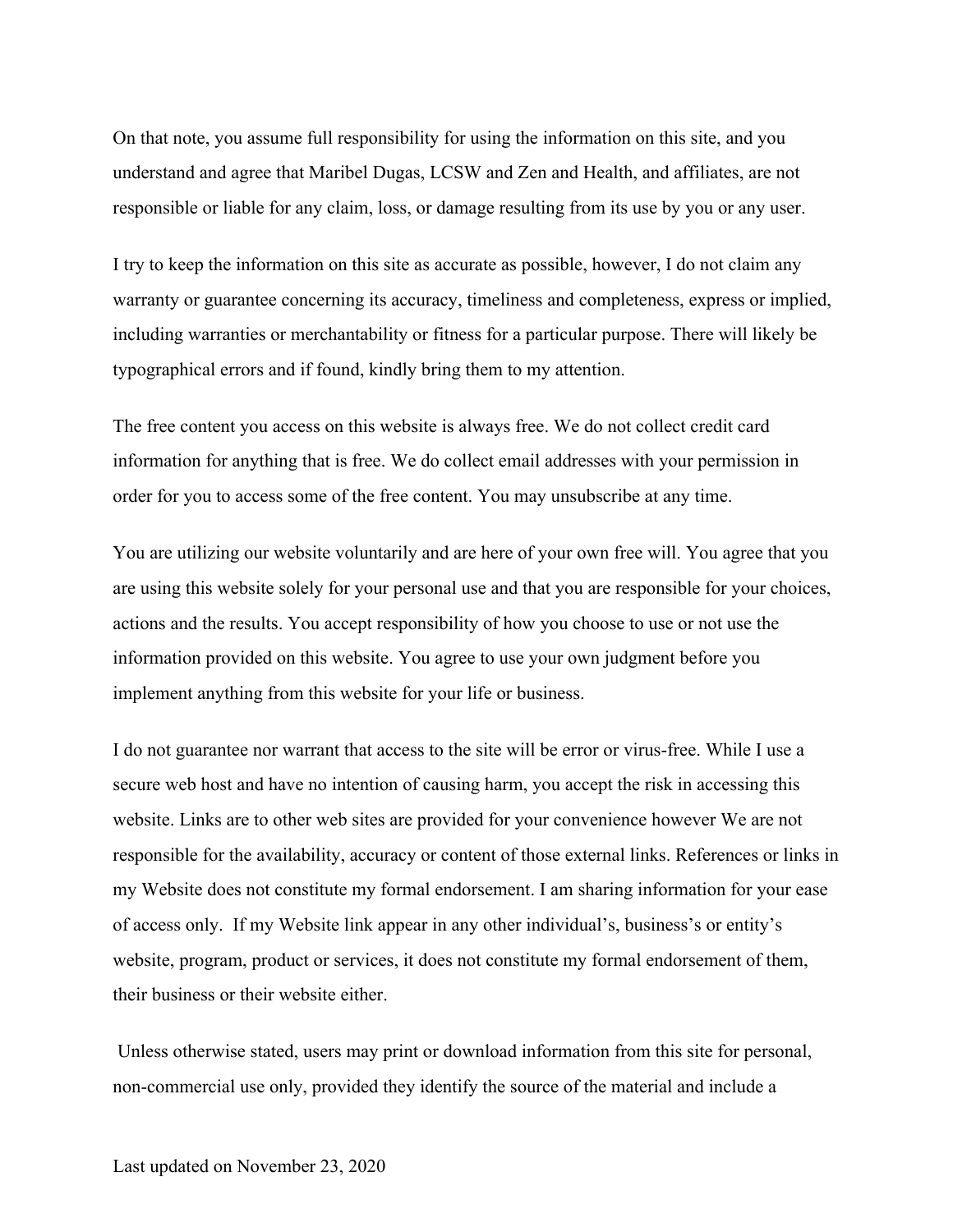statement that the materials are protected by copyright law. Beyond personal use, permission to reprint or otherwise reproduce any document in whole or in part is prohibited, unless prior written consent is obtained from the copyright owner.

I do not guarantee results or outcomes as they differ for each person for professional therapeutic services and or coaching services. Results depend on you and how you implement and integrate what you learn. If you become a client, you will be given an informed consent discussing the risks and benefits of working with me. You agree that there are no guarantees from implementing or accessing information from this website.

You assume all risks in utilizing this website. As with all situations, there are sometimes unknown individual risks and circumstances that can arise during use of my Website that cannot be foreseen that can influence or reduce results. You understand that any mention of any suggestion or recommendation on or through my Website is to be taken at your own risk, with no liability on my part.

By using this Website, you agree to absolve me of any liability or loss that you or any other person may incur from use of the information, products or materials that you request or receive through or on my Website. You agree that I will not be liable to you, or to any other individual, company or entity, for any type of damages, including direct, indirect, special, incidental, equitable or consequential loss or damages, for use of or reliance on my Website. You agree that I do not assume liability for accidents, delays, injuries, harm, loss, damage, death, lost profits, personal or business interruptions, misapplication of information, physical or mental disease or condition or issue, or any other type of loss or damage due to any act or default by me or anyone acting as our agent, consultant, affiliate, joint venture partner, employee, shareholder, director, staff, team member, or anyone otherwise affiliated with my business or me, who is engaged in delivering content on or through this Website.

You hereby fully and completely hold harmless, indemnify and release me and any of my agents, consultants, affiliates, joint venture partners, employees, shareholders, directors, staff, team